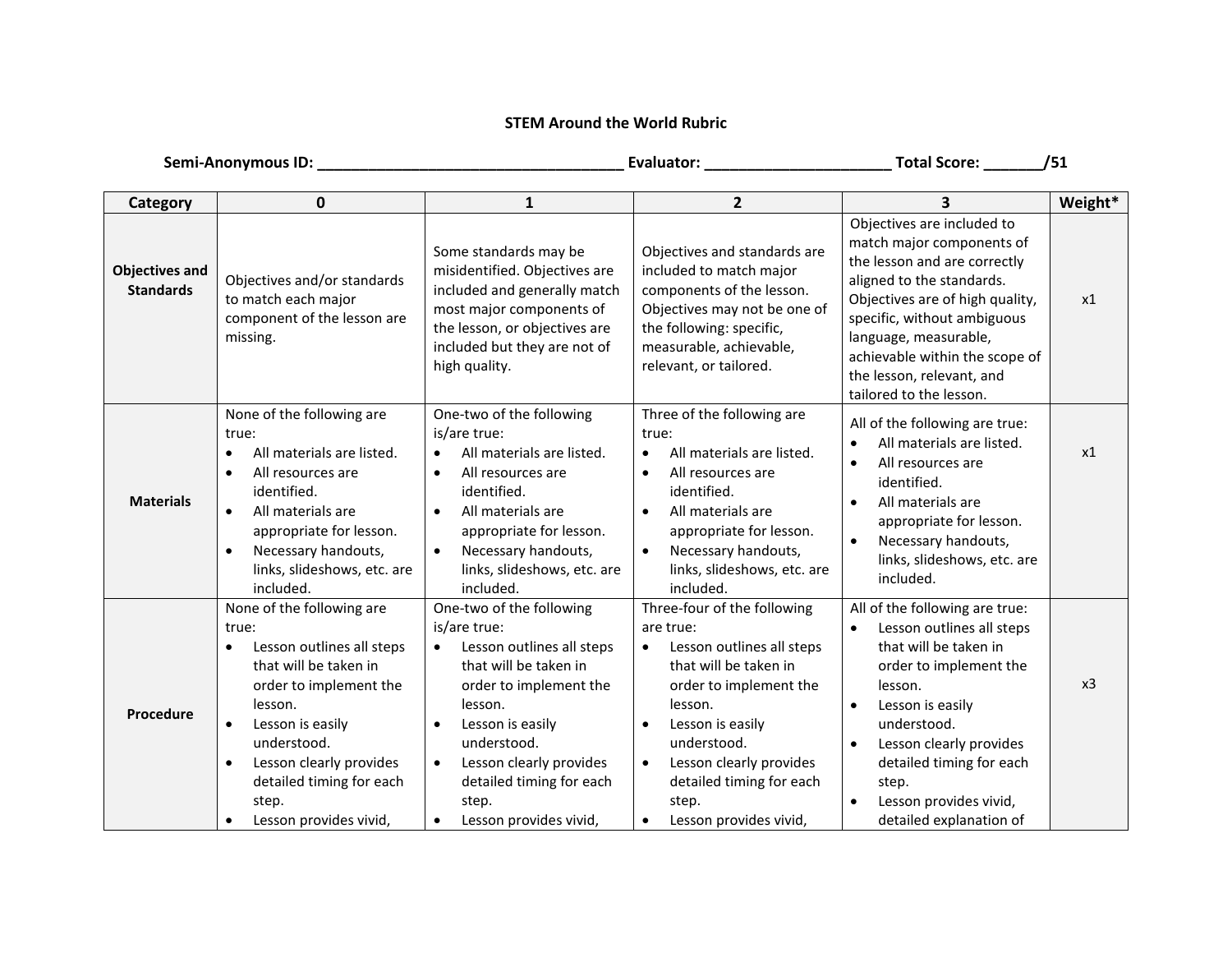|                                                      | detailed explanation of<br>all steps in lesson so<br>someone else could step<br>in and implement the<br>lesson with no difficulty.<br>Including different<br>$\bullet$<br>cultures is the central<br>focus of the lesson. | detailed explanation of<br>all steps in lesson so<br>someone else could step<br>in and implement the<br>lesson with no difficulty.<br>Including different<br>$\bullet$<br>cultures is central focus<br>of the lesson.      | detailed explanation of<br>all steps in lesson so<br>someone else could step<br>in and implement the<br>lesson with no difficulty.<br>Including different<br>$\bullet$<br>cultures is central focus<br>of the lesson.                          | all steps in lesson so<br>someone else could step<br>in and implement the<br>lesson with no difficulty.<br>Including different<br>$\bullet$<br>cultures is the central<br>focus of the lesson.                                                                                                                                          |    |
|------------------------------------------------------|---------------------------------------------------------------------------------------------------------------------------------------------------------------------------------------------------------------------------|----------------------------------------------------------------------------------------------------------------------------------------------------------------------------------------------------------------------------|------------------------------------------------------------------------------------------------------------------------------------------------------------------------------------------------------------------------------------------------|-----------------------------------------------------------------------------------------------------------------------------------------------------------------------------------------------------------------------------------------------------------------------------------------------------------------------------------------|----|
| Hook/<br>Opening                                     | A process for the lesson<br>introduction is limited or<br>missing.                                                                                                                                                        | The lesson was introduced by<br>stating the instructional<br>objective or focus, or the<br>lesson was introduced by<br>using a warm up or other<br>device. Hook is included but<br>may not be motivational or<br>engaging. | A lesson introduction is<br>specifically described,<br>including a motivational<br>device, connection to prior<br>learning, or connection to<br>objectives, standards and<br>essential questions.                                              | An engaging process for the<br>lesson introduction is<br>specifically described,<br>including a strong<br>motivational device,<br>connection to prior learning,<br>and/or connection to<br>objectives, standards and<br>essential questions.                                                                                            | x1 |
| <b>Strategies for</b><br>Instruction                 | A single strategy is used that<br>may not allow for<br>independent or collective<br>construction of knowledge<br>accurately.                                                                                              | A single, effective strategy is<br>employed in a way that<br>ensures that students are<br>able to construct accurate<br>understanding of concepts.                                                                         | Suitable strategy/ies is/are<br>used to promote active<br>learning and that allows for<br>variation in activity, including<br>independent and collective<br>exploration of content. More<br>than one representation of<br>concept is included. | Multiple strategies (direct<br>instruction, group work,<br>kinesthetic learning, project<br>based learning, etc) are<br>used to engage individuals<br>and groups in high<br>performance and mastery<br>through active learning.<br>Strategies not only lead to<br>knowledge of content but<br>development of problem<br>solving skills. | x1 |
| <b>Differentiation</b><br>and<br><b>Modification</b> | No modifications included.                                                                                                                                                                                                | Include vague modifications<br>for special needs students,<br>learning styles, English<br>Language Learners and other<br>anticipated problems.                                                                             | Include some modifications<br>for diverse learners special<br>needs students, learning<br>styles, English Language<br>Learners and other<br>anticipated problems you<br>may encounter and how to<br>solve them.                                | Includes detailed<br>modifications for diverse<br>learners, special needs<br>students, learning styles,<br>English Language Learners<br>and other anticipated<br>problems you may encounter<br>and how to solve them.                                                                                                                   | x1 |
| <b>Assessment</b>                                    | None of the following are                                                                                                                                                                                                 | One of the following is true:                                                                                                                                                                                              | Two of the following are true:                                                                                                                                                                                                                 | All of the following are true:                                                                                                                                                                                                                                                                                                          |    |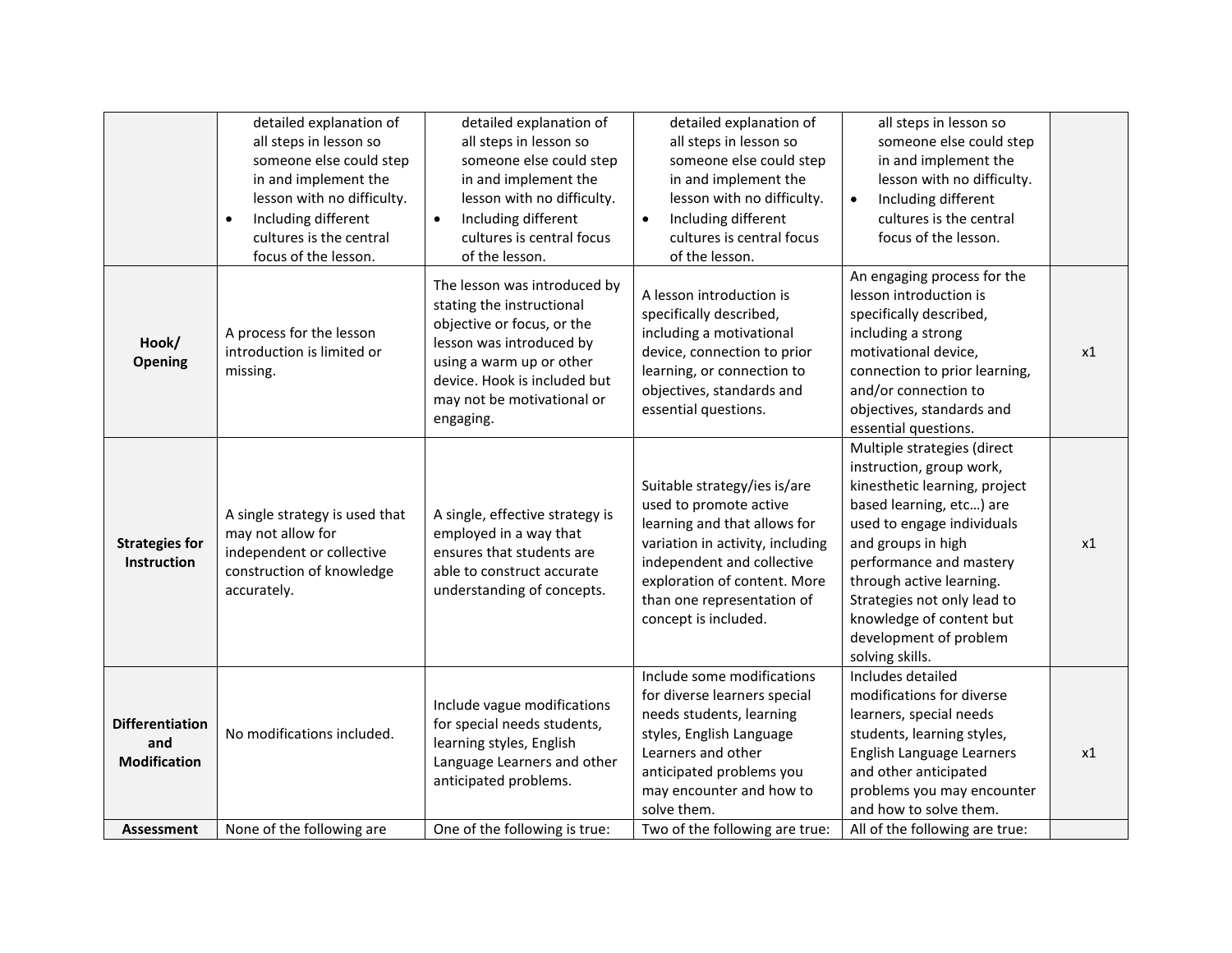|                                   | true:<br>Lesson includes both<br>$\bullet$<br>summative and formative<br>assessments.<br>The content assessed<br>$\bullet$<br>exactly matches the<br>content described in the<br>objectives and<br>description of the lesson.<br>Scoring guides or rubrics<br>$\bullet$<br>are provided if<br>appropriate.<br>None of the following are | Lesson includes both<br>$\bullet$<br>summative and formative<br>assessments.<br>$\bullet$<br>The content assessed<br>exactly matches the<br>content described in the<br>objectives and<br>description of the lesson.<br>Scoring guides or rubrics<br>$\bullet$<br>are provided if<br>appropriate.<br>One of the following is true: | Lesson includes both<br>$\bullet$<br>summative and formative<br>assessments.<br>The content assessed<br>$\bullet$<br>exactly matches the<br>content described in the<br>objectives and<br>description of the lesson.<br>Scoring guides or rubrics<br>$\bullet$<br>are provided if<br>appropriate.<br>Two of the following are true: | Lesson includes both<br>summative and formative<br>assessments.<br>$\bullet$<br>The content assessed<br>exactly matches the<br>content described in the<br>objectives and<br>description of the lesson.<br>Scoring guides or rubrics<br>are provided if<br>appropriate.<br>All of the following are true: | x1    |
|-----------------------------------|-----------------------------------------------------------------------------------------------------------------------------------------------------------------------------------------------------------------------------------------------------------------------------------------------------------------------------------------|------------------------------------------------------------------------------------------------------------------------------------------------------------------------------------------------------------------------------------------------------------------------------------------------------------------------------------|-------------------------------------------------------------------------------------------------------------------------------------------------------------------------------------------------------------------------------------------------------------------------------------------------------------------------------------|-----------------------------------------------------------------------------------------------------------------------------------------------------------------------------------------------------------------------------------------------------------------------------------------------------------|-------|
| Closing                           | true:<br>Lesson includes<br>$\bullet$<br>procedures for closing<br>the lesson and/or<br>transitioning to the next<br>activity.<br>Students (rather than<br>instructor) reflect and<br>summarize the lesson.<br>Objectives and key points<br>are reviewed.                                                                               | Lesson includes<br>$\bullet$<br>procedures for closing<br>the lesson and/or<br>transitioning to the next<br>activity.<br>Students (rather than<br>$\bullet$<br>instructor) reflect and<br>summarize the lesson.<br>Objectives and key points<br>$\bullet$<br>are reviewed.                                                         | Lesson includes<br>$\bullet$<br>procedures for closing<br>the lesson and/or<br>transitioning to the next<br>activity.<br>Students (rather than<br>$\bullet$<br>instructor) reflect and<br>summarize the lesson.<br>Objectives and key points<br>are reviewed.                                                                       | Lesson includes<br>$\bullet$<br>procedures for closing<br>the lesson and/or<br>transitioning to the next<br>activity.<br>Students (rather than<br>$\bullet$<br>instructor) reflect and<br>summarize the lesson.<br>Objectives and key points<br>$\bullet$<br>are reviewed.                                | x1    |
| <b>Originality</b>                | Activity is dated and likely to<br>have been done by learners in<br>another class.                                                                                                                                                                                                                                                      | The lesson is interesting but is<br>not a unique idea.                                                                                                                                                                                                                                                                             | The lesson is interesting,<br>challenging, and motivating,<br>and puts a unique spin on an<br>"old" activity.                                                                                                                                                                                                                       | The lesson is very interesting,<br>challenging, and motivating<br>for learners. The activity is<br>not likely to have been done<br>before by learners.                                                                                                                                                    | $x^2$ |
| <b>Pictures or</b><br>sample work | Lesson does not include any<br>pictures of samples of student<br>work.                                                                                                                                                                                                                                                                  | Lesson includes generic<br>photos that enhance the<br>lesson plan but are not<br>specific to the student work in<br>the lesson plan.                                                                                                                                                                                               | Lesson includes at least 1<br>photo specific to the learning<br>environment (when<br>appropriate) or of sample<br>student work.                                                                                                                                                                                                     | Lesson includes multiple<br>photos including sample work<br>and learning environment<br>(when appropriate) that allow<br>anyone teaching this lesson<br>to better understand the<br>lesson.                                                                                                               | x1    |